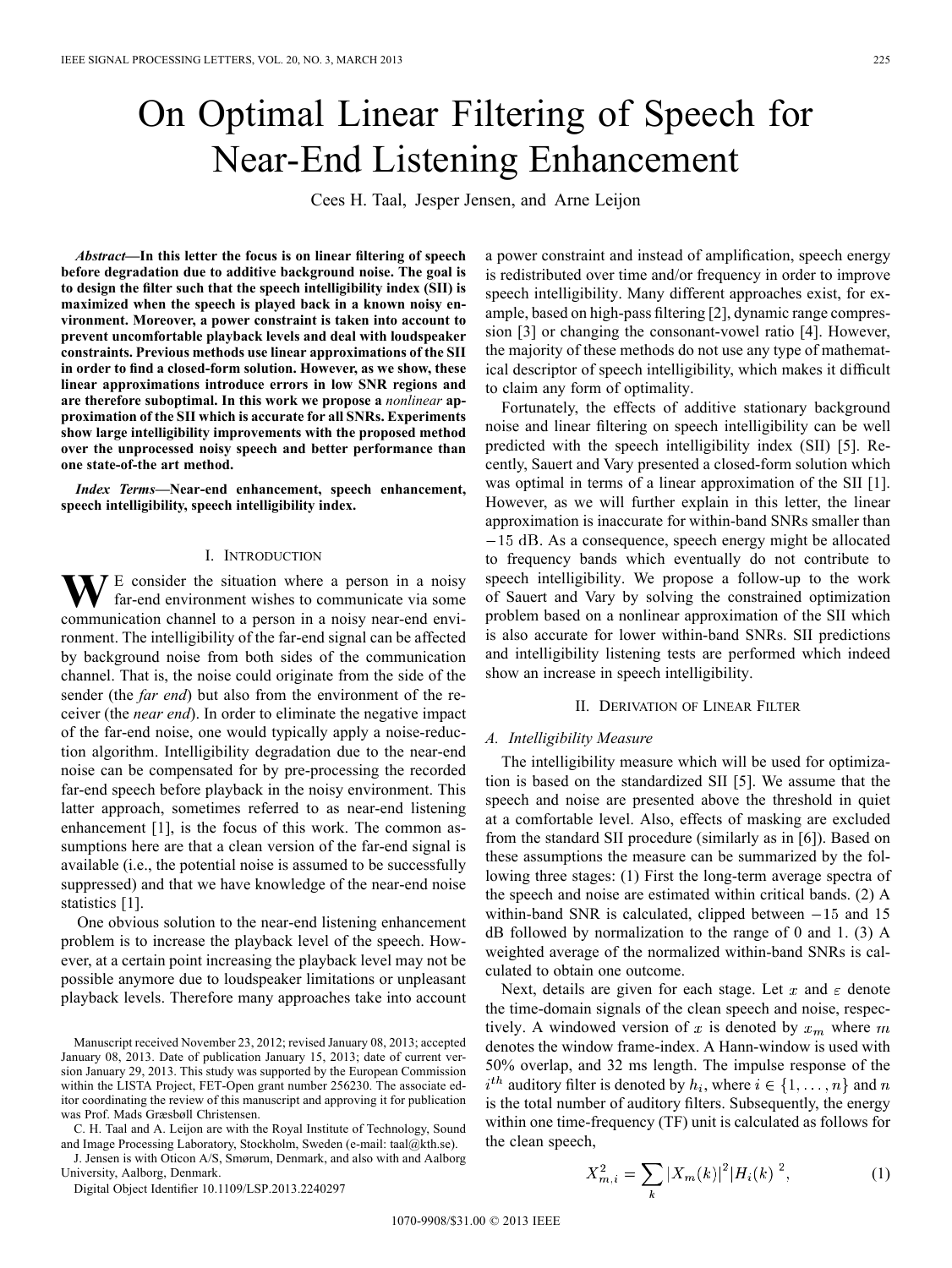where  $X_m(k)$  and  $H_i(k)$  denote DFTs of  $x_m$  and  $h_i$ , respectively, with frequency-bin index  $k$ . Signals are sampled at 20 kHz where short-time frames are zero-padded to 64 ms before applying the DFT. In total, 64 auditory filters are used where center frequencies are linearly spaced on an equivalent rectangular bandwidth (ERB) scale between 150 and 8500 Hz [7]. Its squared magnitude responses  $|H_i(k)|^2$  are chosen as described in [7]. The average energy within one critical band is based on a long-term sample mean over many short-time frames (e.g., several minutes) and is denoted as follows,

$$
\sigma_{X_i}^2 = \frac{1}{M} \sum_m X_{m,i}^2,\tag{2}
$$

where  $M$  equals the total number of short-time frames and similar definitions hold for  $\sigma_{\mathcal{E}_{i}}^2$ . Let the SNR within one critical band be denoted by,

$$
\xi_i = \frac{\sigma_{X_i}^2}{\sigma_{\mathcal{E}_i}^2},\tag{3}
$$

which is used to calculate an intermediate measure to determine the audibility of the speech in presence of the noise within one band. This SNR is log-transformed, clipped between  $-15$  and  $+15$  dB and normalized such that its range is between zero and one, i.e.,

$$
d(\xi_i) = \frac{\max(\min(10\log_{10}(\xi_i), 15), -15)}{30} + \frac{1}{2}, \quad (4)
$$

Subsequently, a weighted average is calculated as follows,

$$
SII = \sum_{i} \gamma_i d(\xi_i),\tag{5}
$$

where  $\gamma$  denotes the band-importance function as given in the critical-band SII procedure as found in [5, Table 1]. In summary, this weighting-function reduces the importance of bands with center frequency below 450 Hz and above 4000 Hz. It is expected that (5) is a monotonic increasing function of the intelligibility of the speech in noise [5].

#### *B. Solution to Constrained Optimization Problem*

The goal is to maximize the speech intelligibility, i.e., maximize (5), by redistributing the speech energy over the critical bands. Hence, the total energy over all bands remains unchanged. In this work we assume that the statistics do not change over time. Therefore, the derived filter is time-invariant. In practice one could estimate the statistics online, e.g., with a noisetracker [8], and use a time-varying filter. The same mathematical framework can be used for this time-varying case. Let  $\alpha_i$ be a real and non-negative scalar applied to each critical band. Since  $\alpha_i \geq 0$  we have the relation  $(1/M) \sum_m (\alpha_i X_{m,i})^2 =$  $\alpha_i^2 \sigma_{X_i}^2$ . As a consequence, the constrained problem can be formulated as follows,

$$
\max_{i} \sum_{i} \gamma_{i} d\left(\alpha_{i}^{2} \xi_{i}\right)
$$
\n
$$
\text{s.t.} \sum_{i} \alpha_{i}^{2} \sigma_{X_{i}}^{2} = \sum_{i} \sigma_{X_{i}}^{2}
$$
\n
$$
\alpha_{i}^{2} \sigma_{X_{i}}^{2} \geq 0, \forall i.
$$
\n(6)



Fig. 1. For mathematical tractability the within-channel intelligibility measure  $d(\xi_i)$  is approximated with  $\xi_i/(\xi_i+1)$ , which is more accurate for lower SNRs compared to the work of Sauert and Vary [1].

In order to find a closed-form solution to this constrained optimization problem Sauert and Vary used an approximation of (4). Under the assumptions as mentioned in Section II-A, the intermediate intelligibility measure per band in the SII, i.e., (4), is approximated by Sauert and Vary as follows [1],

$$
d(\xi_i) \approx \frac{\min(10\log_{10}(\xi_i), 15)}{30} + \frac{1}{2}.
$$
 (7)

Hence, the stage where bands are lower-limited to  $-15$  dB is excluded. As an alternative we propose to approximate (4) with the following expression which is mathematically tractable and more accurate for SNRs below  $-15$  dB,

$$
d\left(\xi_i\right) \approx \frac{\xi_i}{\xi_i + 1}.\tag{8}
$$

Both approximations together with the original intermediate intelligibility, as defined in (4), are shown in Fig. 1. Clearly, the proposed approximation is more accurate for lower SNRs compared to the method from [1]. Note, that the intermediate intelligibility measure scaled by  $\alpha_i^2$ , i.e.,  $\alpha_i^2 \xi_i/(\alpha_i^2 \xi_i + 1)$ , is concave in  $\alpha_i^2 \sigma_X^2$ . Hence, the weighted average of these concave functions, as in (5), is also concave. We obtain convexity by negation and characterize the problem by the following Lagrangian cost-function,

$$
J = -\sum_{i} \gamma_i \frac{\alpha_i^2 \xi_i}{\alpha_i^2 \xi_i + 1} + \nu \left( \sum_{i} \alpha_i^2 \sigma_{X_i}^2 - r \right) + \sum_{i} \lambda_i \left( -\alpha_i^2 \sigma_{X_i}^2 \right), \quad (9)
$$

where  $r = \sum_i \sigma_{X_i}^2$  and  $\nu$  and  $\lambda_i$  are Lagrangian multipliers related to the energy constraint and inequality constraints in (6), respectively. Since our problem is convex and differentiable, any point that satisfies the following Karush-Kuhn-Tucker (KKT) conditions,

$$
\sum_{i} \alpha_i^2 \sigma_{X_i}^2 = r
$$

$$
\alpha_i^2 \sigma_{X_i}^2 \ge 0, \forall i
$$

$$
\lambda_i \ge 0, \forall i
$$

$$
\lambda_i \ge 0, \forall i
$$

$$
\frac{-2\gamma_i \xi_i \alpha_i}{(\xi_i \alpha_i^2 + 1)^2} + 2\nu \alpha_i \sigma_{X_i}^2 - 2\lambda_i \alpha_i = 0, \forall i
$$
(10)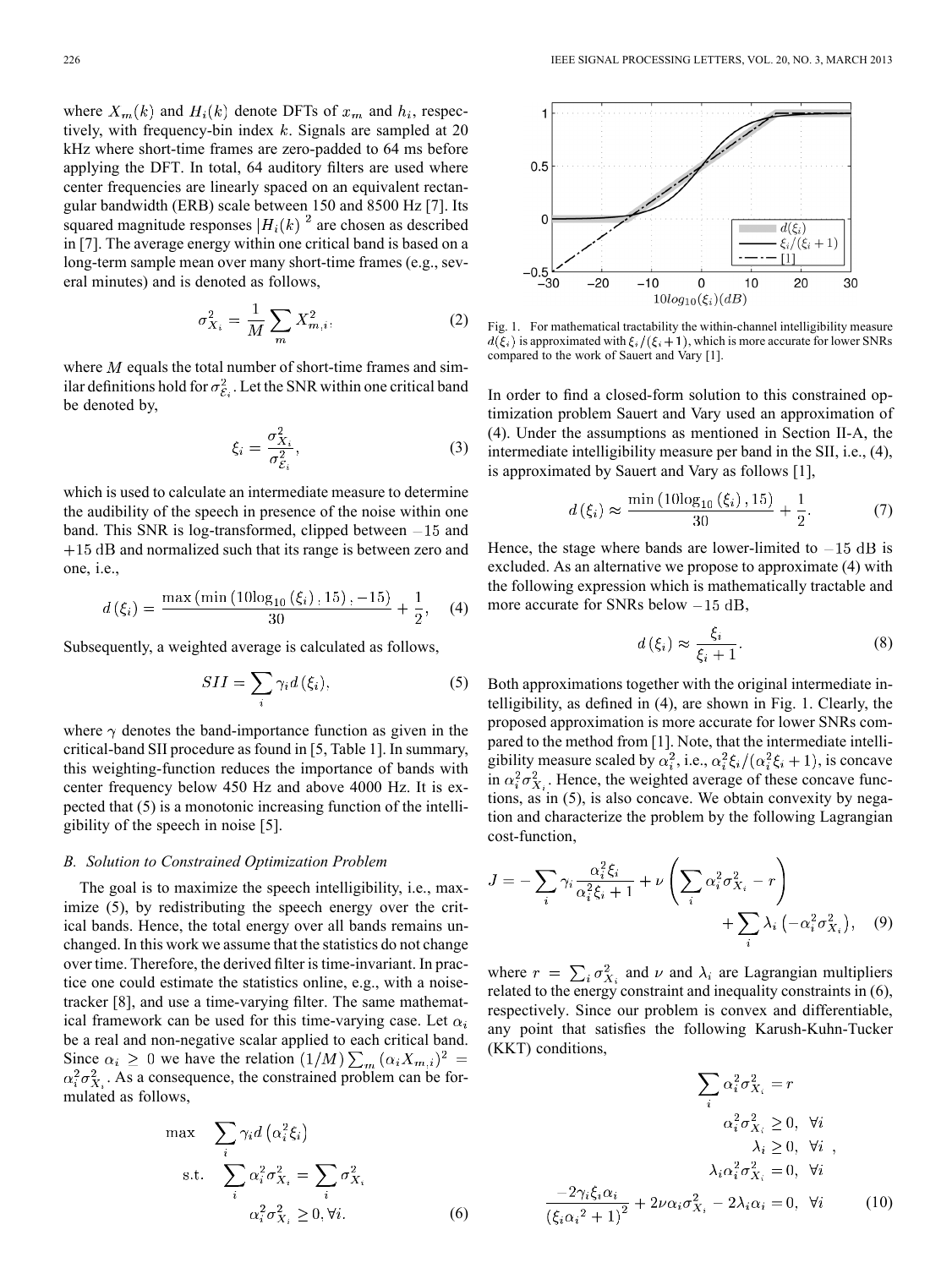is guaranteed to be optimal [9]. Solving gives,

$$
\alpha_i^2 \sigma_{X_i}^2 = \max\left(\frac{\sigma_{\mathcal{E}_i} \sqrt{\gamma_i}}{\sqrt{\nu}} - \sigma_{\mathcal{E}_i}^2, 0\right), \forall i,
$$
 (11)

where  $\nu$  is chosen such that the energy constraint is satisfied,

$$
\frac{1}{\sqrt{\nu}} = \frac{r + \sum\limits_{i \in \mathcal{M}} \sigma_{\mathcal{E}_i}^2}{\sum\limits_{i \in \mathcal{M}} \sqrt{\gamma_i} \sigma_{\mathcal{E}_i}},\tag{12}
$$

and where  $\mathcal{M} = \{i \in \{1, ..., n\} : \alpha_i^2 > 0\}$  denotes the set of critical band indices for which the optimal  $\alpha_i^2$  is positive. Since the set M depends on  $\alpha_i^2$ , the Lagrange multiplier  $\nu$  is also dependent on  $\alpha_i^2$ . In order to cope with this recursive dependency, the optimal value of  $\nu$  may be found by evaluating (11) for a range of  $\nu$ -values or, e.g., using a bi-section method [9] such that the energy constraint is satisfied.

# III. EXPERIMENTAL EVALUATION

The proposed method (PROP) is compared with the unprocessed noisy speech (UN) and a baseline method by Sauert and Vary [1] (SAU) by means of SII predictions and an intelligibility listening test. For a fair comparison we use the exact same implementation for both methods as explained in Section II-A, where only the applied  $\alpha_i$  differs.

## *A. SII Predictions*

SII predictions as described in Section II-A are calculated for PROP, SAU and UN for four different noise types (babble, car, white, speech-shaped) and SNRs in the range between  $-30$  and  $-5$  dB in steps of 2 dB. Per condition, a total number of 100 sentences are randomly selected from the Timit database [10] to calculate an average SII. The results are shown in Fig. 2. The proposed method shows better performance than the baseline method for the lower-SNR range for almost all noise types. For the higher SNR-range the proposed method shows similar performance as the baseline method. This is expected since the main difference between the two methods, as was explained in the previous section, occurs when frequency bands drop below  $-15$  dB, which will only happen at lower global SNRs. Inspection of the car noise condition reveals that most bands are still above  $-15$  dB which explains the same performance. Both algorithms result in a large intelligibility improvement compared to the unprocessed noisy speech except for the white-noise condition, where the baseline method actually decreases speech intelligibility for  $SNRs < -15$  dB.

# *B. Listening Experiment*

Sixteen Dutch-speaking subjects listened to sentences from the Dutch Matrix-test [11]. The material consists of 5-word sentences spoken by a female speaker, which are of the grammatical form name-verb-numeral-adjective-noun (e.g., Ingrid owns six old jackets), as proposed by Hagerman [12]. Each word in the sentence is picked randomly from a list of 10 possible words. The subject had access to the closed set of words by means of a 10-by-5 matrix on a computer screen. The task of the listener



Fig. 2. SII predictions for the proposed method (PROP), the baseline method by Sauert *et al.* [1] (SAU) and the unprocessed noisy speech (UN).

is to select via a graphical user interface the understood words. Sentences are played only once.

Signals are sampled at 20 kHz and degraded with two noise types: speech shaped noise (SSN) and babble noise. Again PROP, SAU and UN are included in the experiment. SNRs of  $[-20$  -17 -14 and  $[-11$  -8 -5 are chosen for the processed speech (SAU, PROP) and unprocessed speech, respectively, to have roughly similar speech intelligibility for the two conditions. For each condition the listener is presented with 5, 5-word sentences through headphones in a silent room where each sentence was used only once. As a consequence, each subject listened to a total of

$$
(5 \text{ sentences} \times 2 \text{ noise types} \times 3 \text{ algorithms} \times 3 \text{ SNRs})
$$
  
= 90 sentences

in total. The order of the sentences was randomized. The score per user and for one condition was obtained by the average percentage of correct words.

The results are shown in Fig. 3 which illustrates the averageuser intelligibility scores with standard errors for both noise types. It is clear from the results that both the proposed algorithm and the baseline method results in a large improvement in intelligibility compared to the unprocessed noisy speech. Rough estimates of the 50% speech reception thresholds (SRTs) are obtained with linear interpolation, which indicate SRT improvements of 7–10 dB depending on noise and algorithm type. From the results we also see that the proposed method results in more intelligible speech (approximate increase of 10%) over the baseline method in all SSN conditions and one babble noise condition. For the highest two SNRs with the babble noise the proposed and baseline method show similar performance. Note that these listening test results are in line with the SII predictions in Fig. 2.

A 3-way analysis of variance (ANOVA) with factors noise-type (babble, SSN), SNR  $(-20, -17, -14)$  and algorithm type (PROP, SAU) shows that the overall improvement of PROP compared to SAU is statistically significant ( $p = 0.002$ ).